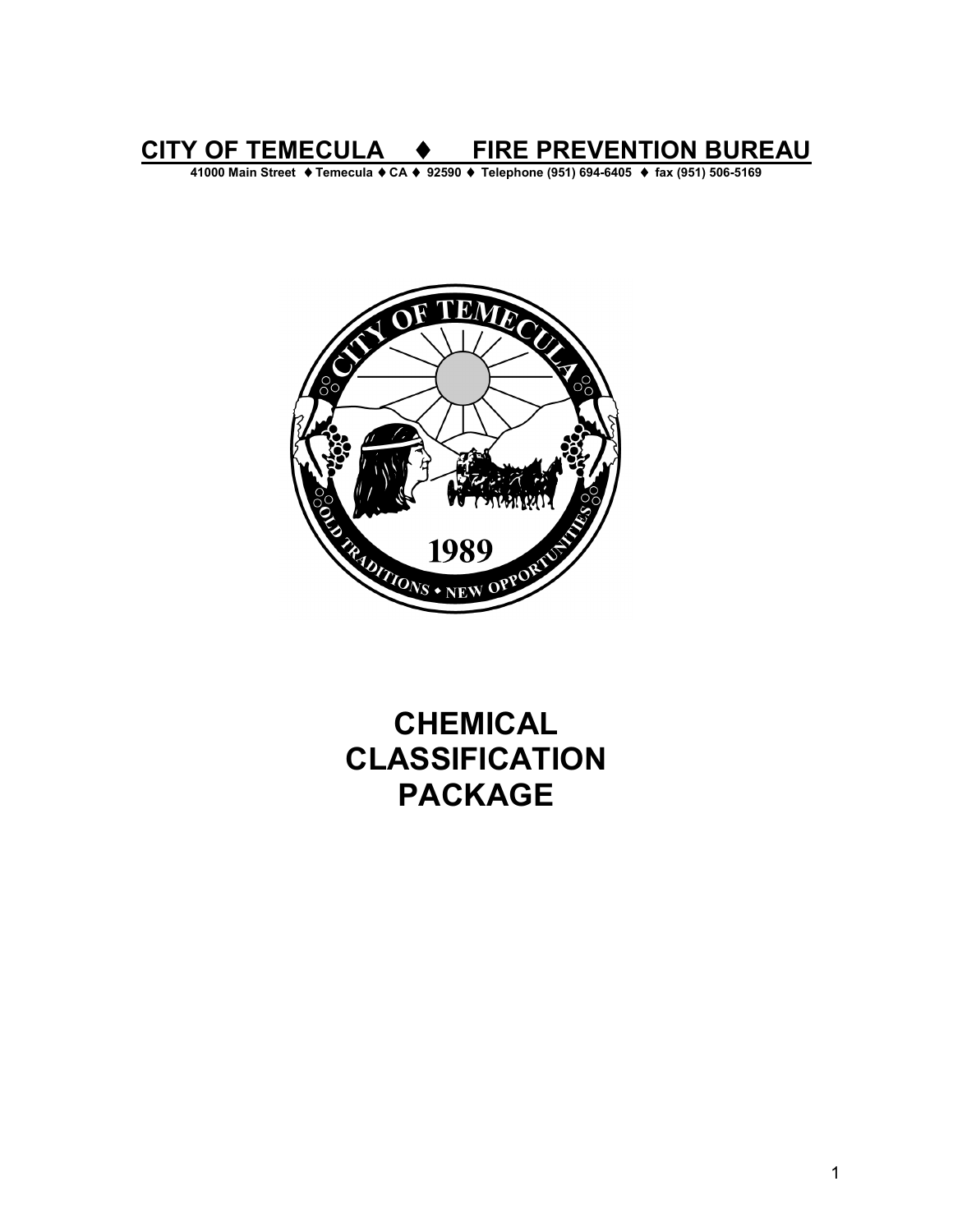

# **CITY OF TEMECULA FIRE PREVENTION BUREAU**

**41000 Main Street ♦ Temecula ♦ CA ♦ 92590 Telephone** 

#### **PURPOSE:**

The classification of hazards for chemicals stored, used, and handled at facilities is required to ensure that proper types of fire and life safety protection systems and procedures are in place. The information supplied by the applicant is also required to determine application of Part 2 California Building Code (CBC), and Part 9 California Fire Code (CFC) 2019 edition, along with the City of Temecula's City Ordinance provisions and permit requirements.

#### **SCOPE:**

These requirements are applicable to *any business storing, using, or handling hazardous materials* within the City of Temecula jurisdiction. By completing a Chemical Classification and Quantification Packet, the hazardous materials inventory statement requirements of the CFC is satisfied.

#### **GUIDELINES:**

- 1. Applicability
	- A. A separate Chemical Classification Packet must be completed for each building, control area, outside storage area, or other detached structure at a facility.
	- B. Specific instructions regarding the completion of this packet are detailed in the following attached Chemical Classification Packet, Attachment I.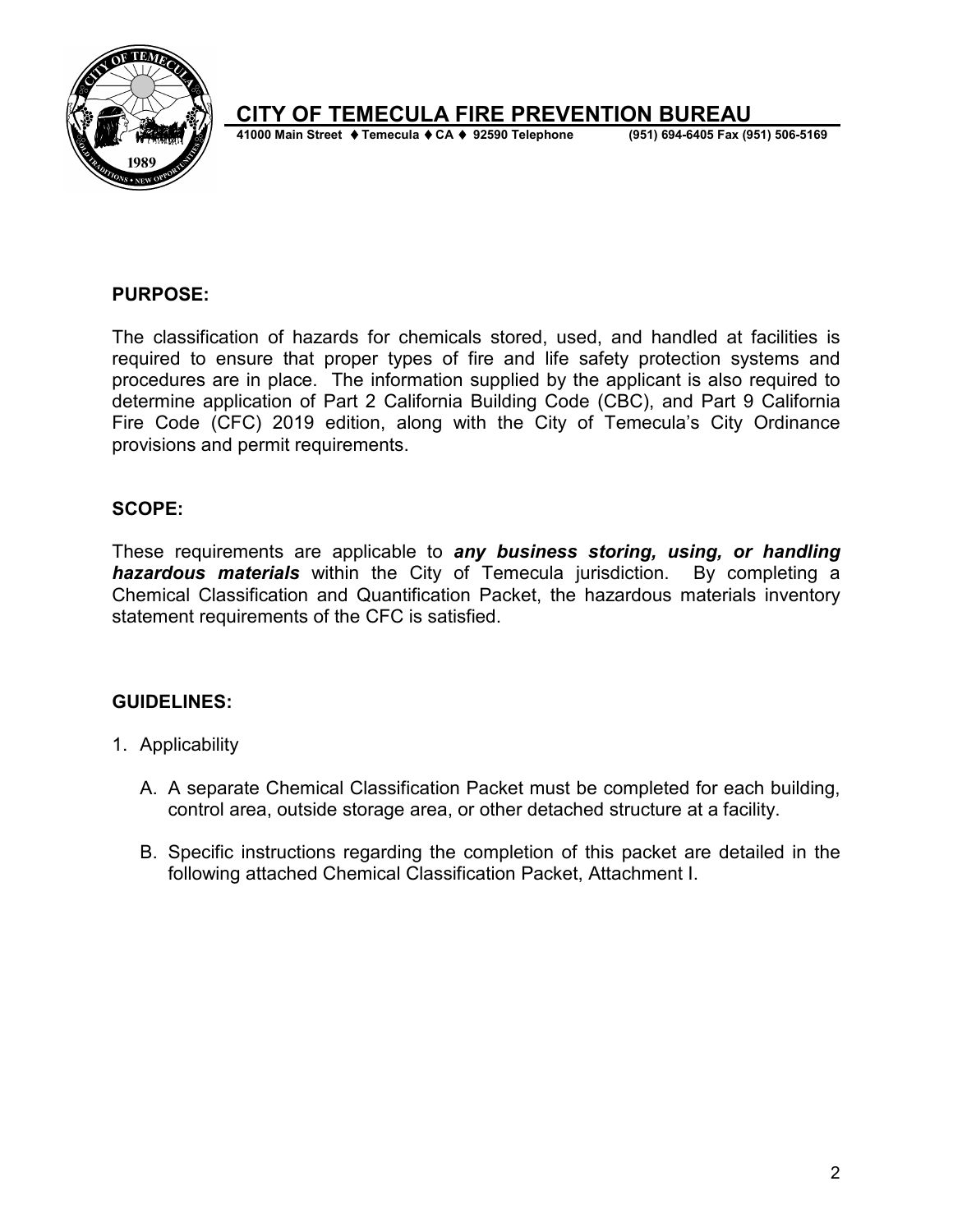#### *Chemical Classification Packet New Occupancy and/or Tenant Improvement*

| Date:                 |  |
|-----------------------|--|
| <b>Facility Name:</b> |  |
| Address:              |  |
| Permit#               |  |

Dear Architect/Business Owner:

The Classification of all chemicals stored, used, or handles at your facility is required prior to approval of any plans. This information will be used to determine application of Uniform Fire Code provisions and permit requirements. This information is required regardless of your status with the Hazardous Materials Disclosure Office (the "Administering Agency" mandated by the California Health and Safety Code which require disclosure of chemicals in quantities exceeding specific threshold quantities).

#### **Each building and/or control area, outside storage area or other detached structure at the facility requires a separate Chemical Classification Packet including a summary sheet for each area**

Use the samples provided as a guideline for your own documents. The format used in the samples must be maintained in your documents. All fields must be completed. Provide the name of the facility, address, and area addressed by the packet (if applicable) on each page of the Chemical Classification Packet. Use only the definitions provided to classify your chemicals into all applicable categories, these definitions come directly from the California Fire Code, 2016 Edition. The form should be typed or printed in black ink only. No incomplete forms will be accepted.

Classification Form, sample #1, is a list of all the chemicals used, stored, or handled at the facility (this sample is for a single control area within a building). The following list explains the information required in each field.

- Common or Trade Name: This is the name of the chemical as it appears on the container label.
- Chemical Name(s) and %: This is the technical name for the pure chemical. If the chemical is a mixture, list the components of the mixture with their percentage composition. If it is a pure chemical, list, the percent concentration, e.g. sulfuric acid--50%.
- CAS number: The Chemical Abstract number can sometimes be found on the Material Safety Data Sheet. If not, a chemical manual should provide this information (see reference list on page 5). A CAS number must be provided for each component of mixtures.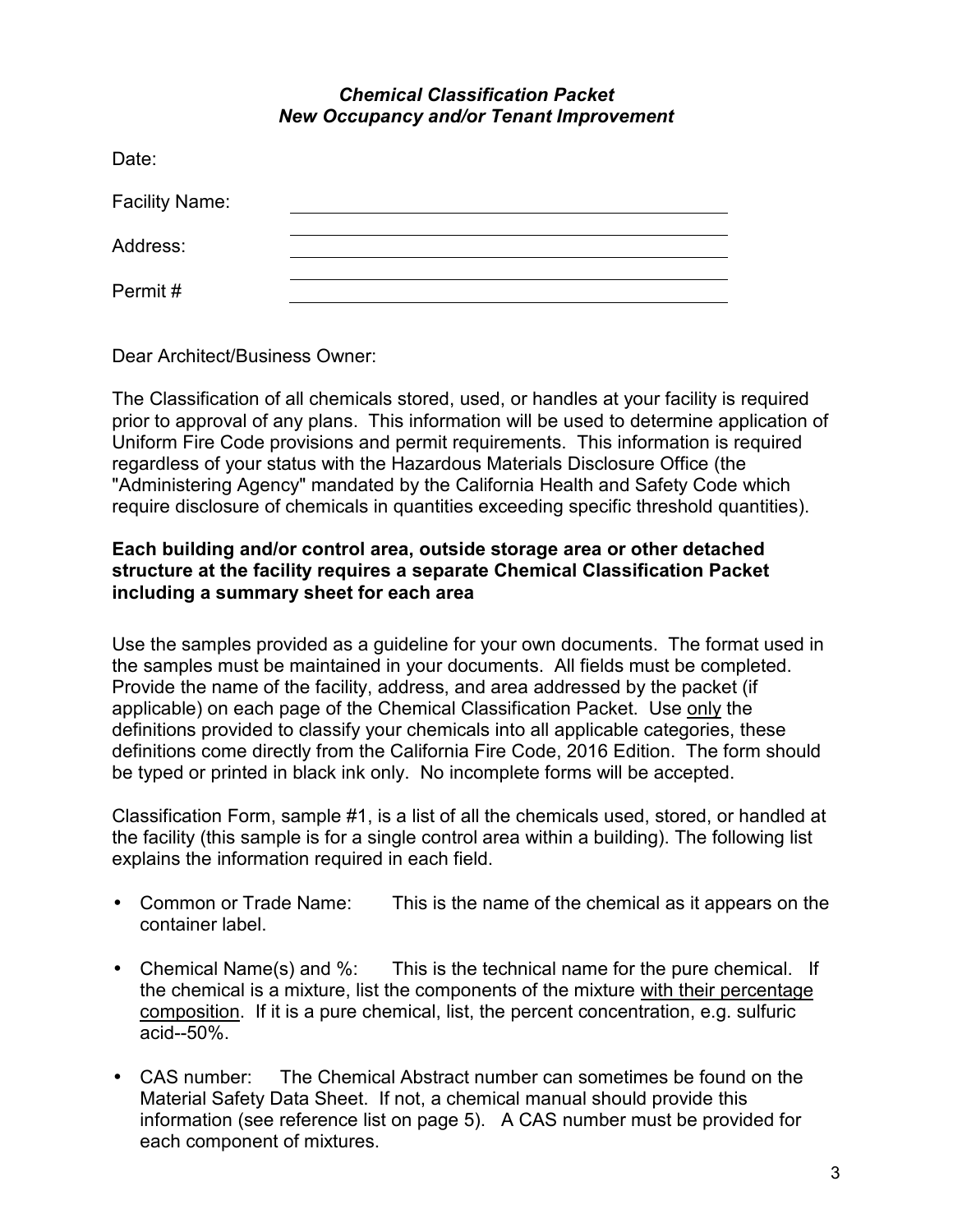• Material form: Is the product a solid, liquid or gas? **Solids shall be reported in pounds, liquid reported in gallons, and gases reported in cubic feet. Liquefied petroleum gases and cryogenic liquids must be converted to gallons.** 

Aerosols must be reported in pounds and classified as Level 1, 2, or 3 based on the flammability of the propellant and the product (see definition of aerosol). However, the quantity of nonflammable/combustible components in the aerosol must be reported in gallons, e.g., .016 gallons (2 ounces) of tetramethrin in "Combat Fogger", the .016 gallons of tetramethrin must also be included in the summary for that/those hazard class (es).

- Quantity Stored: The amount in storage within unopened containers in the building or area.
- Quantity in Use: The amount in use in the process/dispensing area(s) of the building. Also, indicate whether the amount in use is in an open or closed system(s) (see attached definitions).
- Location: Is the product in a cabinet, lab room, high-piled rack system, open vat, etc.
- Hazard Class (es): All hazard classifications for the chemical must be listed. There may be several applicable classifications.

Please return the completed chemical classification forms, summary sheets and color coded floor plan as soon as possible so that your plan review will not be delayed. If you have any questions about these requirements or the information provided, contact me at (951) 694-6405.

Respectfully,

Temecula Fire Prevention Department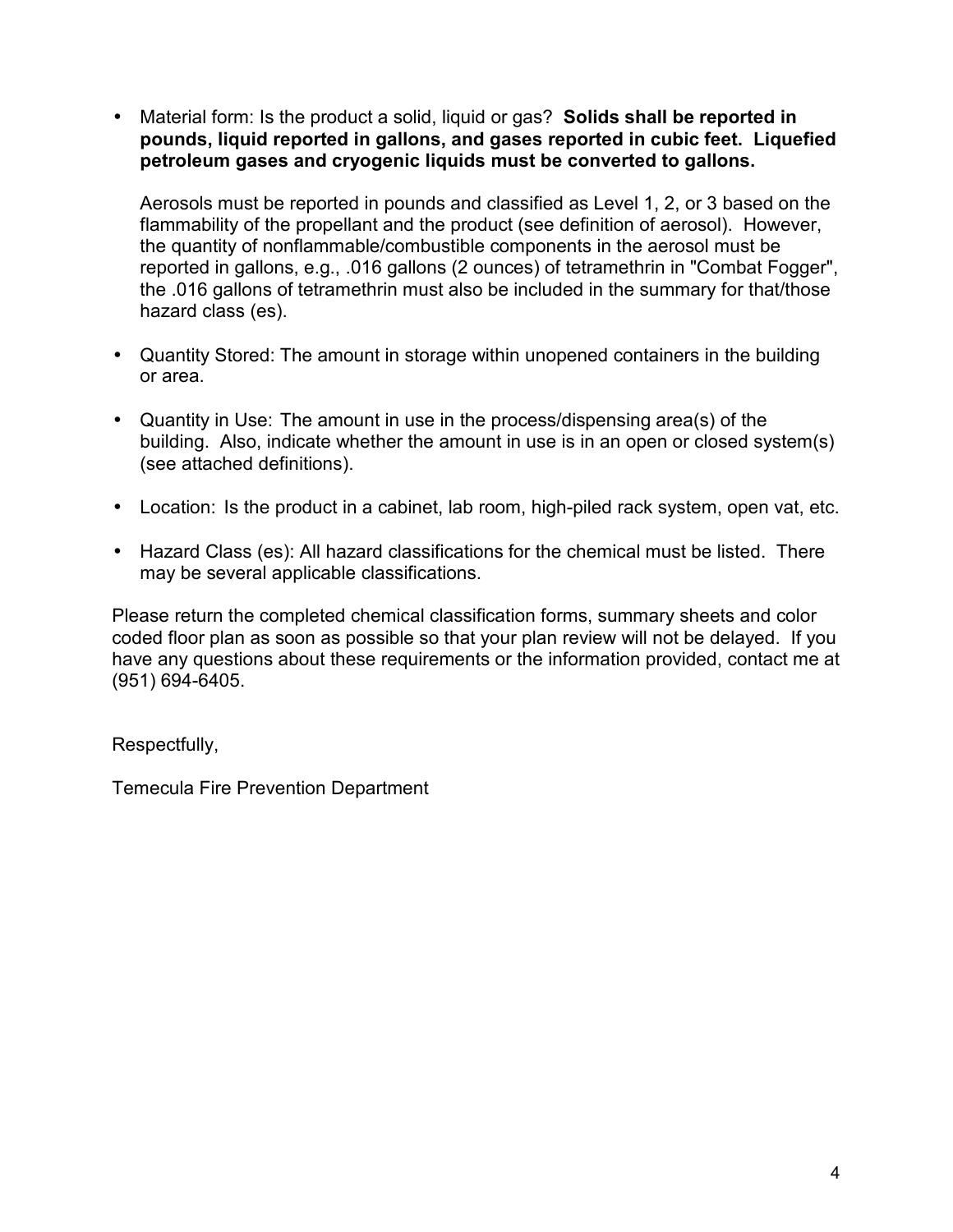# **CALIFORNIA FIRE CODE, 2019 EDITION DEFINITIONS FOR HAZARDOUS MATERIALS BOTH PHYSICAL AND HEALTH HAZARDS**

# **EXPLOSIVES**

1. **EXPLOSIVES:** A chemical that causes a sudden, almost instantaneous release of pressure, gas and heat when subjected to sudden shock, pressure, or high temperatures or (b) a material or chemical, other than blasting agent, that is commonly used or intended to be used for the purpose of producing an explosive effect.

#### **COMPRESSED GASES**

- 2. **COMPRESSED GAS**: A material or mixture of materials which:
	- 1. Is a gas at  $68^{\circ}F$  (20 $^{\circ}C$ ) of less at 14.7 psia (101.3 kPa) of pressure; and
	- 2. Has a boiling point of 68 $\degree$  F (20 $\degree$ C) or less at 14.7 psia (101.3 kPa) which is either liquefied, nonliquefied or in solution, except those gases which have no other health or physical hazard properties are not considered to be compressed until the pressure in the packaging exceed 41 psia (292.5 kPa) at 68 $\mathrm{^{\circ}F}$  (20 $\mathrm{^{\circ}C}$ ).

The states of a compressed gas are categorized as follow:

- 1. Non-liquefied compressed gases are gases, other than those in solution, which are in a packaging under the charged pressure and are entirely gaseous at a temperature of 68°F (20°C).
- 2. Liquefied compressed gases are gases that in a packaging under the charged pressure are partially liquid at a temperature of 68°F (20°C).
- 3. Compressed gases in solutions are non-liquefied gases that are dissolved in a solvent
- 4. Compressed gas mixtures consist of a mixture of two or more compressed gases contained in packaging, the hazard properties of which are represented by the properties of the mixture as a whole.
- 3. **FLAMMABLE GAS:** A material which is a gas at 68°F (20°C) or less at 14.7 psia (101.3 kPa) of pressure [a material has a boiling point of  $68^{\circ}F$  (20 $^{\circ}C$ ) or less at 14.7 psia (101.3 kPa)] which:
	- 1. Is ignitable at 14.7 psia (101.3 kPa) when a mixture of 13 percent or less by volume with air or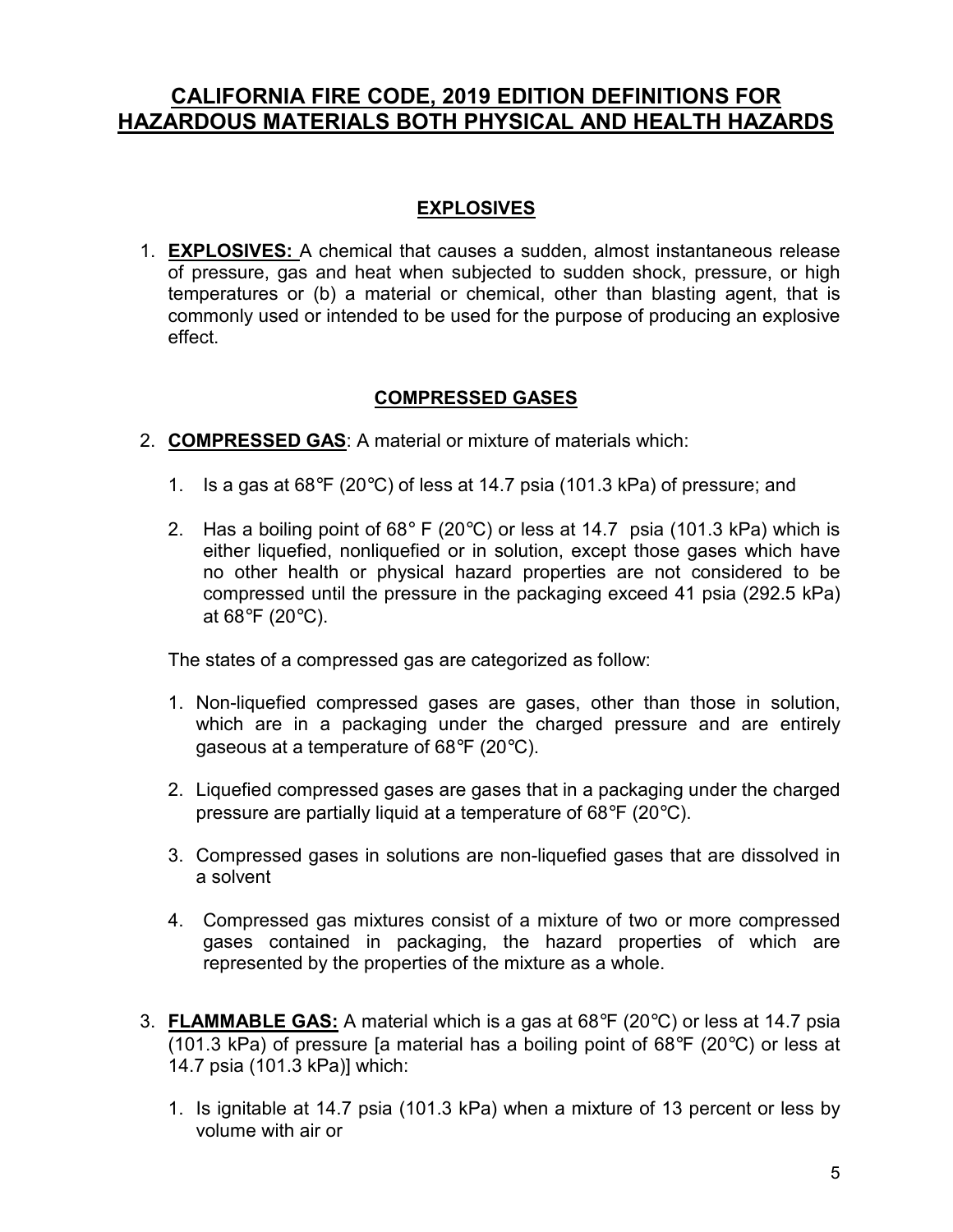2. Has a flammable range at 14.7 psia (101.3 kPa) with air of at least 12 percent, regardless of the lower limit.

The limits specified shall be determined at 14.7 psia (101.3 kPa) of pressure and a temperature of 68°F (20°C) in accordance with ASTM 681.

4. **LIQUEFIED PETROLEUM GAS (LPG):** A material which is composed predominantly of the following hydrocarbons or mixtures of them: propane, propylene, butane (normal butane or isobutane) and butylenes.

# **FLAMMABLE and COMBUSTIBLE LIQUIDS**

#### **Classify flammable and combustible liquids according to hazard.**

- 5. **FLAMMABLE LIQUID:** A liquid having a closed cup flash point below 100°F. Flammable liquids are further categorized into a group known as Class I Liquids. The Class I category is subdivided as follows:
	- **Class I-A** liquids include those having flash points below 73°F and having a boiling point below 100°F.
	- **Class I-B** liquids include those having flash points below 73°F and having a boiling point at or above 100°F.
	- **Class I-C** liquids include those having flash points at or above 73°F and below 100°F.
- 6. **COMBUSTIBLE LIQUID:** A liquid having a closed cup flash point at or above 100°F. Combustible liquids are subdivided as follows:
	- **Class II** liquids are those having flash points at or above 100°F and below 140°F.
	- **Class III-A** liquids are those having flash points at or above 140°F and below  $200^{\circ}$ F.
	- **Class III-B** liquids are those liquids having flash points at or above 200°F.

# **FLAMMABLE SOLIDS**

7. **FLAMMABLE SOLID:** A solid, other than a blasting agent or explosive, that is capable of causing fire through friction, absorption of moisture, spontaneous chemical change or retained heat from manufacturing or processing, or which has an ignition temperature below 212° F., or which burns so vigorously or persistently when ignited that it created a serious hazards.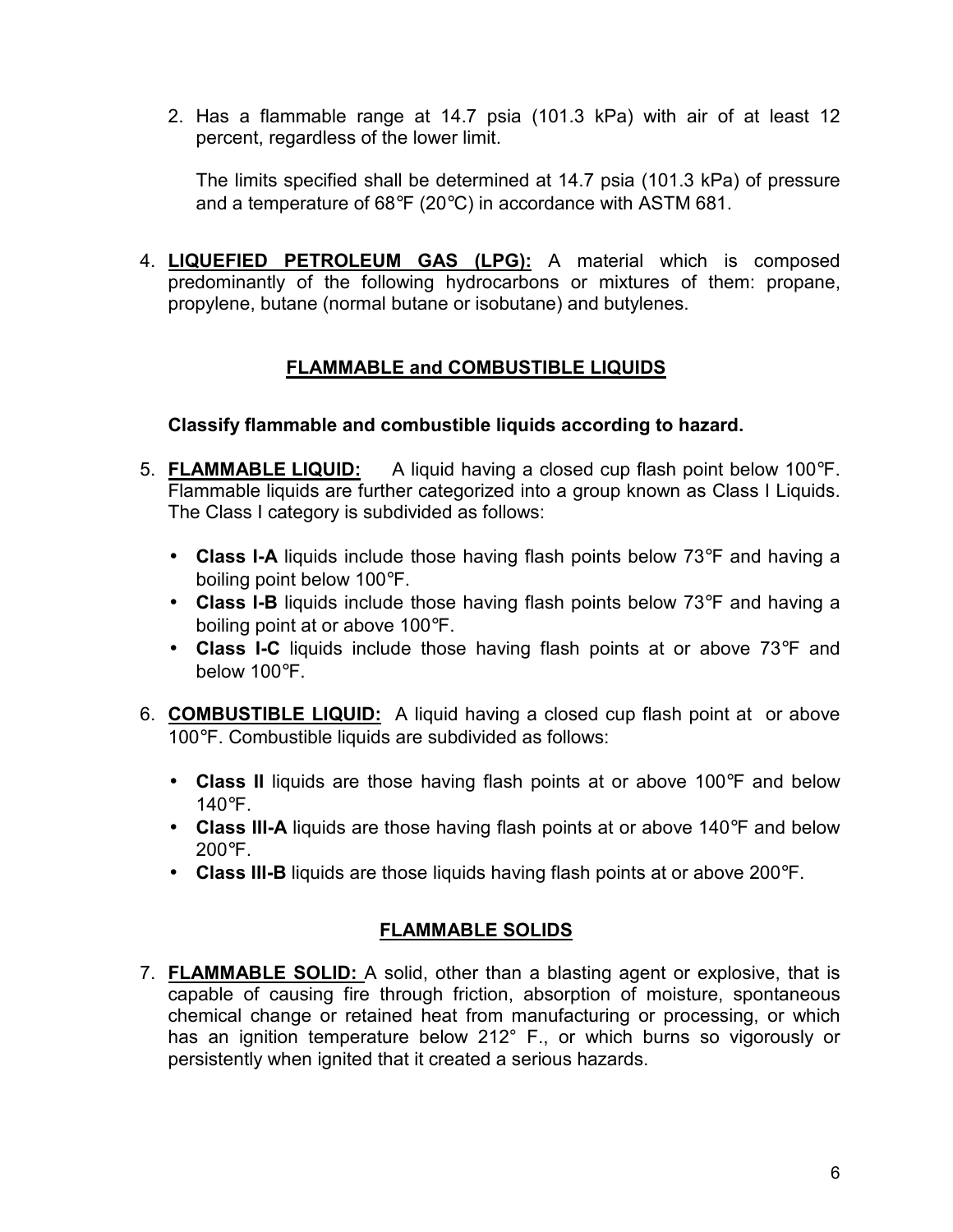### **ORGANIC PEROXIDES**

8. **ORGANIC PEROXIDE**: An organic compound that contains the bivalent -O-Ostructure and which may be considered to be a structural derivative of hydrogen peroxide where one or both of the hydrogen atoms have been replaced by an organic radical. Organic peroxide may present an explosive hazard (detonation or deflagration) of they may be shock sensitive. They may also decompose into various unstable compounds over and extended period of time.

#### **Classification of organic peroxides according to hazards:**

- **CLASS I:** Describes those formulations that are capable of deflagration but not detonation.
- **CLASS II:** Describes those formulations that burn very rapidly and that pose a moderate reactivity hazard.
- **CLASS III:** Describes those formulations that burn rapidly and that pose a moderate reactivity hazard.
- **CLASS IV:** Describes those formulations that burn in the same manner as ordinary combustibles and that pose a minimal reactivity hazard.
- **CLASS V:** Describes those formulations that burn with less intensity than ordinary combustibles or do not sustain combustion and that pose no reacitivity hazard.

# **OXIDIZERS**

9. **OXIDIZER:** A material that readily yields oxygen or other oxidizing gas, or that readily reacts to promote or initiate combustion of combustible materials and, if heated or contaminated, can result in vigorous self-sustained decomposition.

#### **Classification of liquid and solid oxidizers according to hazard:**

- **CLASS 4:** An oxidizer that can undergo an explosive reaction due to contamination or exposure to thermal or physical shock and that cause severe increase in the burning rate of combustible materials with which it comes into contact. Additionally, the oxidizer causes a severe increase in the burning rate and can cause spontaneous ignition of combustibles.
- **CLASS 3:** An oxidizer that causes a sever increase in the burning rate of combustible material with which it comes in contact.
- **CLASS 2:** An oxidizer that can cause a moderate increase in the burning rate or that may cause spontaneous ignition of combustible materials with which it comes in contact.
- **CLASS 1:** An oxidizer whose primary hazard is that it slightly increases the burning rate of combustible materials.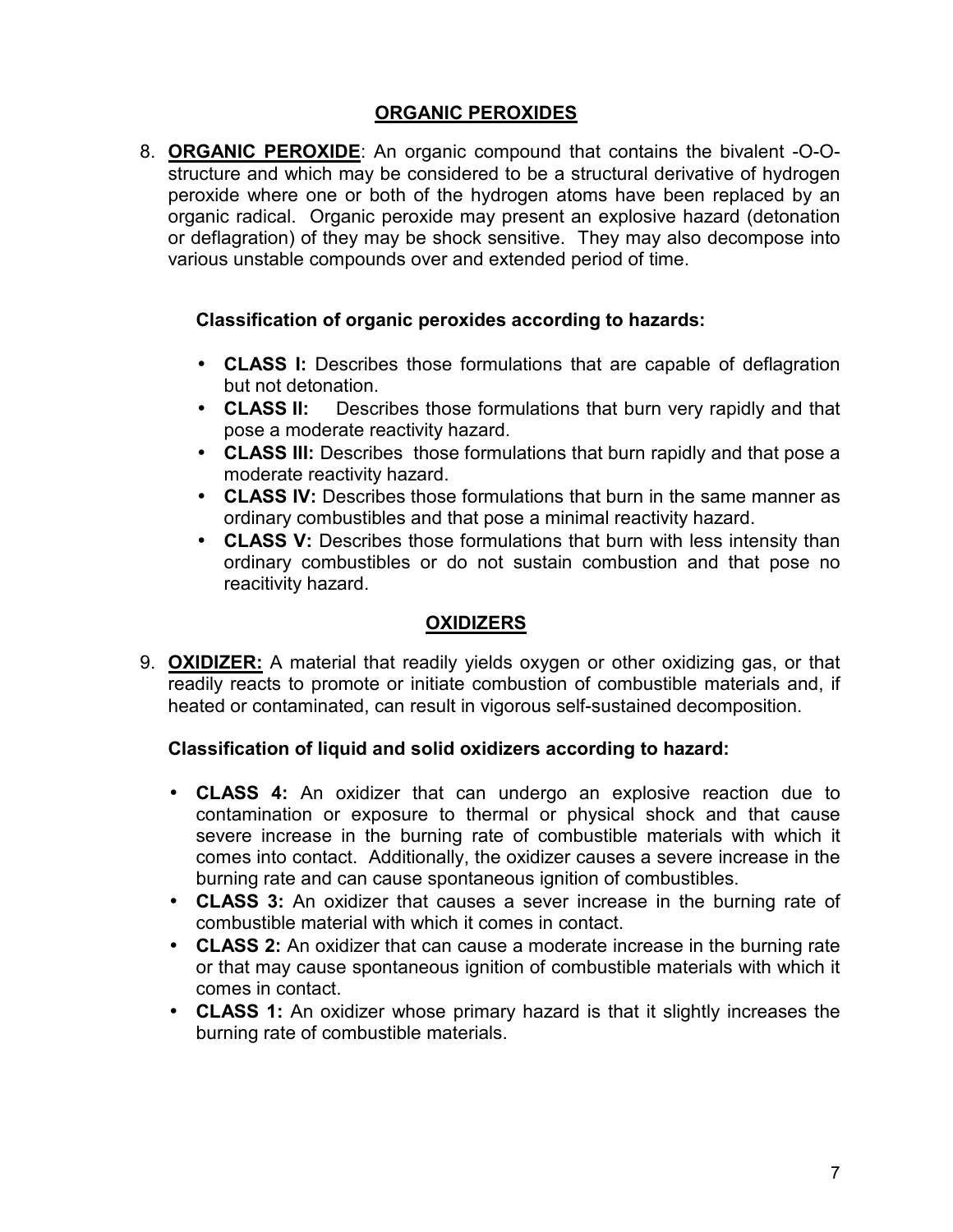#### **UNSTABLE (REACTIVE) CLASSES**

10. **UNSTABLE MATERIALS**: A material, other than an explosive, which in the pure state or as commercially produced will vigorously polymerize, decompose, condense or become self-reactive and undergo other violent chemical changes, including explosion, when exposed to heat, friction or shock, or in the absence of an inhibitor or in the presence of contaminants or in contact with incompatible materials.

#### **Classification of unstable reactive chemicals according to hazard**

- **CLASS 4:** Materials that in themselves are readily capable of detonation or of explosive decomposition or explosive reaction at normal temperature and pressures. This class should include materials that are sensitive to mechanical or localized thermal shock at normal temperatures and pressures.
- **CLASS 3:** Materials which in themselves are capable of detonation or of explosive decomposition or explosive reaction but which require a strong initiating source or which must be heated under confinement before initiation.
- **CLASS 2:** Materials, which in themselves are normally unstable and readily undergo violent chemical change but do not detonate. This degree should include materials which can undergo chemical change with rapid release of energy at normal temperature and pressures and which can undergo violent chemical change at elevated temperature and pressures.
- **CLASS 1:** Materials, which in themselves are normally stable but which, can become unstable at elevated temperatures and pressures.

# **WATER-REACTIVE CLASSES**

- 11. **WATER-REACTIVE SOLID/LIQUID MATERIAL:** A material which explodes; violently react; produces flammable, toxic or other hazardous gases; or evolves enough heat to cause self-ignition of nearby combustibles upon exposure to water or moisture.
	- **CLASS 3:** Materials that react explosively with water without requiring heat or confinement.
	- **CLASS 2:** Materials that may form potentially explosive mixtures with water.
	- **CLASS 1:** Materials that may react with water with some release of energy but not violently.
- 12. **CRYOGENIC FLUIDS:** a fluid having a boiling point lower than -130 ºF at 14.7 pounds per square inch atmosphere (psia).
- 13. **HIGHLY TOXIC MATERIALS:** A material which produces a lethal dose or lethal concentration which falls within any of the following categories: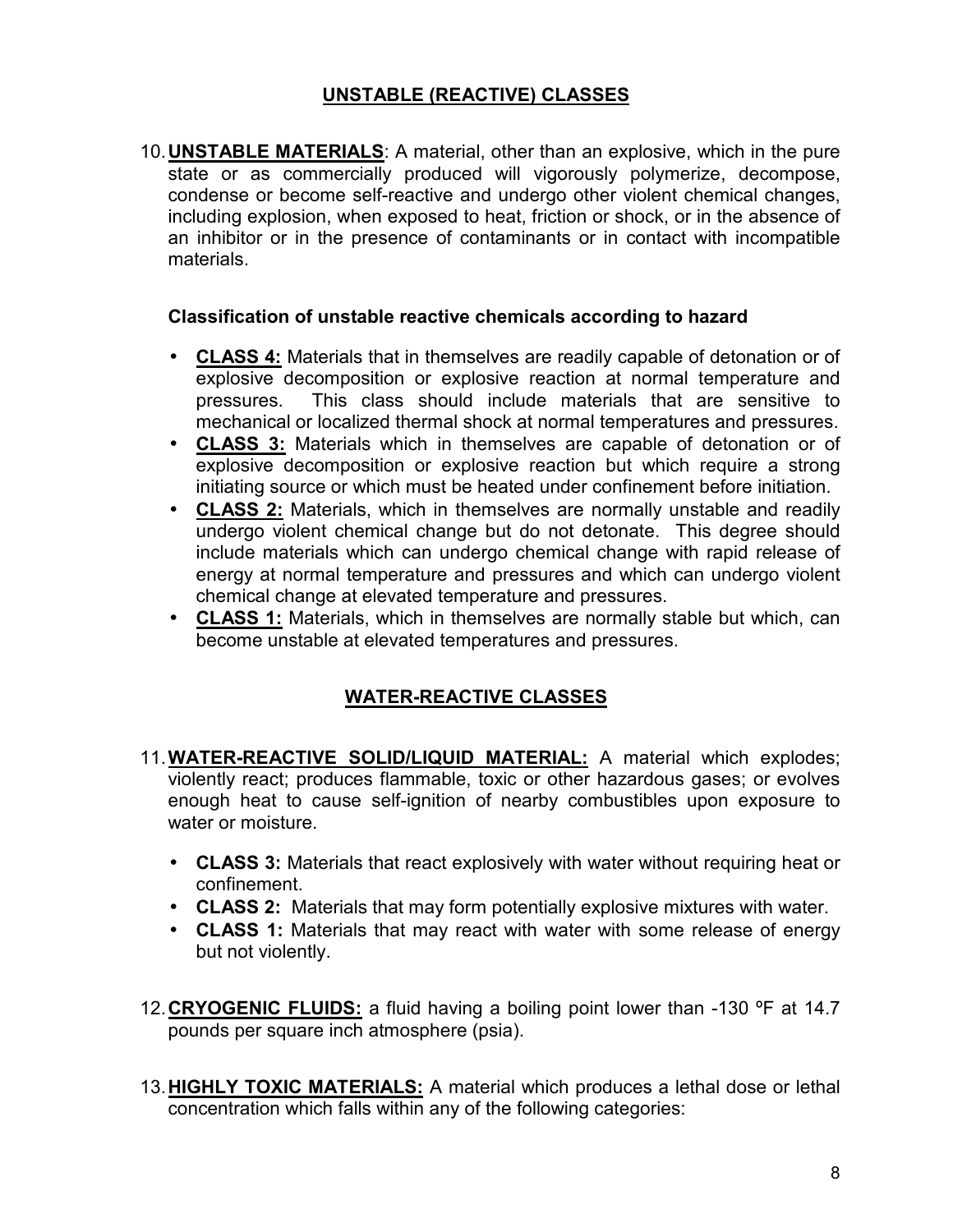- 1. A chemical that has a median lethal dose (LD50) of 50mg/kg or less of body weight when administered orally to albino rats weighing between 200 and 300 grams.
- 2. A chemical that has a median lethal does (LD50) of 200 mg/kg or less of body weight when administered by continuous contact for 24 hours, or less if death occurs within 24 hours, with the bare skin of albino rabbits weighing between 2 and 3 kg each.
- 3. A chemical that has a medial lethal concentration (LD50) in air of 200 ppm by volume or less of gas or vapor, or 2 mg/liter of mist, fume or dust, when administered by continuous inhalation of one hour, to albino rats weighing between 200 to 300 grams each.

Mixtures of these materials with ordinary materials, such as water, may not warrant classification as highly toxic. While this system is basically simple in application, any hazard evaluation that is required for the precise categorization of the type of material shall be performed by experienced, technically competent persons.

- 14. **TOXIC MATERIAL:** A material which produces a lethal dose or a lethal concentration within any of the following categories:
	- 1. A chemical or substance that has a median lethal dose (LD50) of more the 50 mg/kg but not more than 500mg/kg of body weight when administered orally to albino rats weighing between 200 and 300 grams each.
	- 2. A chemical or substance that has a median lethal dose (LD50) of more than 200 mg/kg but not more than 1,000 mg/kg of body weight when administered by continuous contact for 24 hours, or less if death occurs within 24 hours, with bare skin of albino rabbits weighing between 2 and 3 kilograms each.
	- 3. A chemical or substance that has a median lethal concentration (LD50) in air more than 200 ppm but not more than 2,000 ppm by volume of gas or vapor, or more than 2 mg/L but not more than 20 mg/L of mist, fume or dust, when administered by continuous inhalation for one hour, or less if death occurs within one hour, to albino rats weighing between 200 and 300 grams each.
- 15. **RADIOACTIVE MATERIAL:** A material or combination of materials that spontaneously emit ionizing radiation.
- 16. **CORROSIVE:** A chemical that causes visible destruction of, or irreversible alterations in, living tissue by chemical action at the point of contact. A chemical shall be considered corrosive if, when tested on the intact skin of albino rabbits by the method described in DOTn 49 C.F.R.173.137, such chemicals destroys or changes irreversibly the structure of the tissue at the site of contact following an exposure period of four hours. This tem does not refer to action on inanimate surfaces.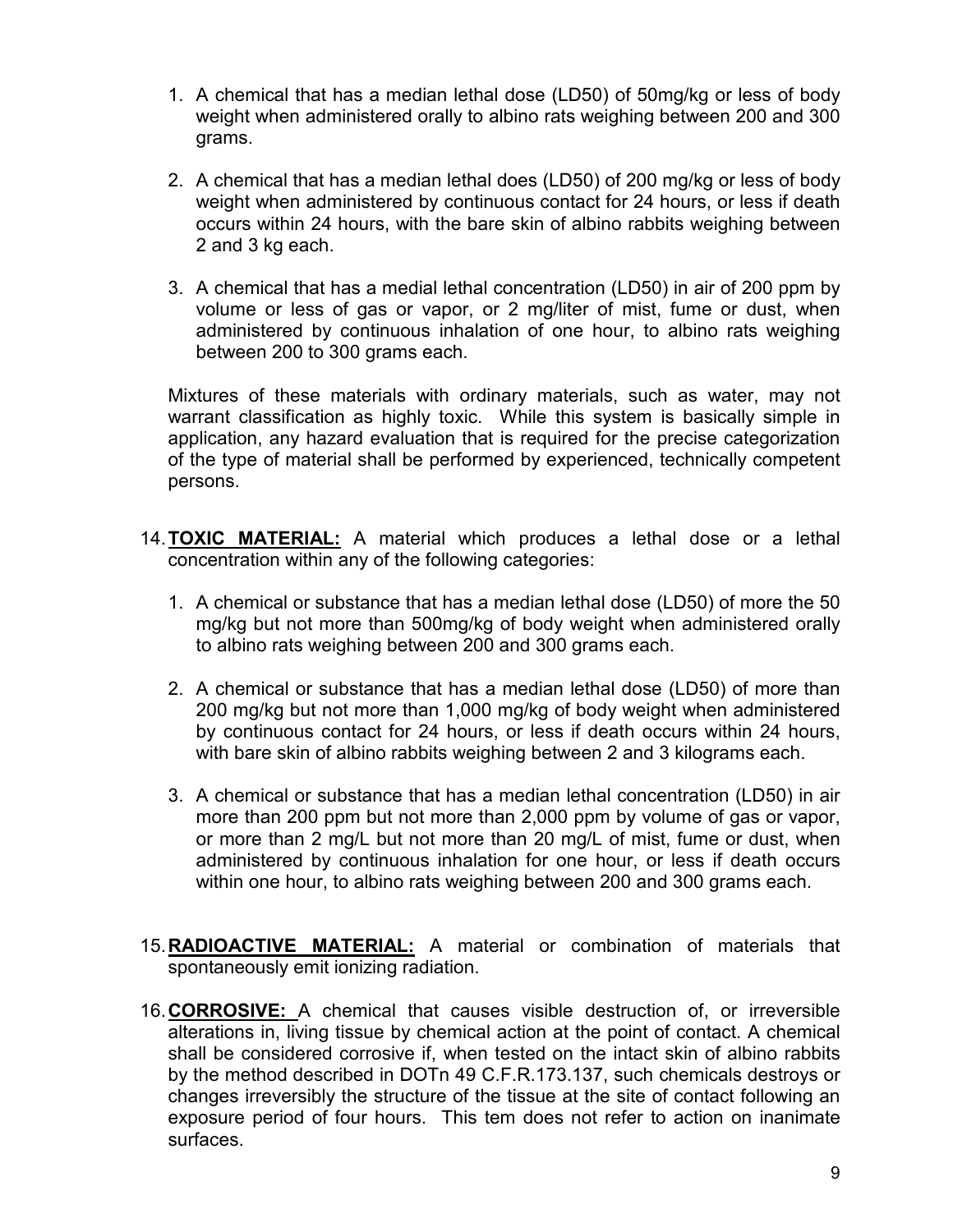17. **AEROSOLS:** A product that is dispensed from an aerosol container by a propellant. For classification of aerosols, refer to the following table.

**Level 1 aerosol products.** Those with a total chemical heat of combustion that is less than or equal to 8,600 British thermal units (Btu/lb)

**Level 2 aerosol products** Those with a total chemical heat of combustion that is greater than 8,600 units (Btu/lb), but less than or equal to 13,000 Btu/lb.

**Level 3 aerosol products** Those with a total chemical heat of combustion that is greater than 13,000 Btu/lb.

### **ADDITIONAL DEFINITIONS:**

The following Definitions will assist you in completing the Chemical classification forms. However theses are not hazard classes and should not appear on forms.

**LIQUID:** A material having a melting point that is equal to or less than 68° F and a boiling point which is greater than 68 ° F at 14.7 psia. When not otherwise identified, the term 'liquid' includes both flammable and combustible liquids.

**REACTIVE MATERIAL**: A material that can enter into a hazardous chemical reaction with other stable or unstable materials.

**OPEN SYSTEM**: Use of a solid or liquid hazardous material in a vessel or system that is continuously open to the atmosphere during normal operations and where vapors are liberated or the product is exposed to the atmosphere during normal operations. Examples of open solids or liquids include dispensing from or into open beakers or containers, and dip tank and plating tank operations.

**CLOSED SYSTEM**: Use of a solid or liquid hazardous material in a closed system that remains closed during normal operations where vapors emitted by the product are not liberated outside of the vessel or system and the product is not exposed to the atmosphere during normal operations, and all uses of compressed gases. Examples of closed systems for solids and liquids include reaction process operations and product conveyed through a piping system into a closed vessel, system or piece of equipment.

**DETONATION**: An exothermic reaction characterized by the presence of a shock wave in a material that establishes and maintains the reaction. The reaction zone progresses through the material at a rate greater than the velocity of sound. The principle heating mechanism is one of shock compression. Detonations have an explosive effect.

**DEFLAGRATION**: An exothermic reaction, such as the extremely rapid oxidation of a flammable dust or vapors in air, in which the reaction progresses through the unburned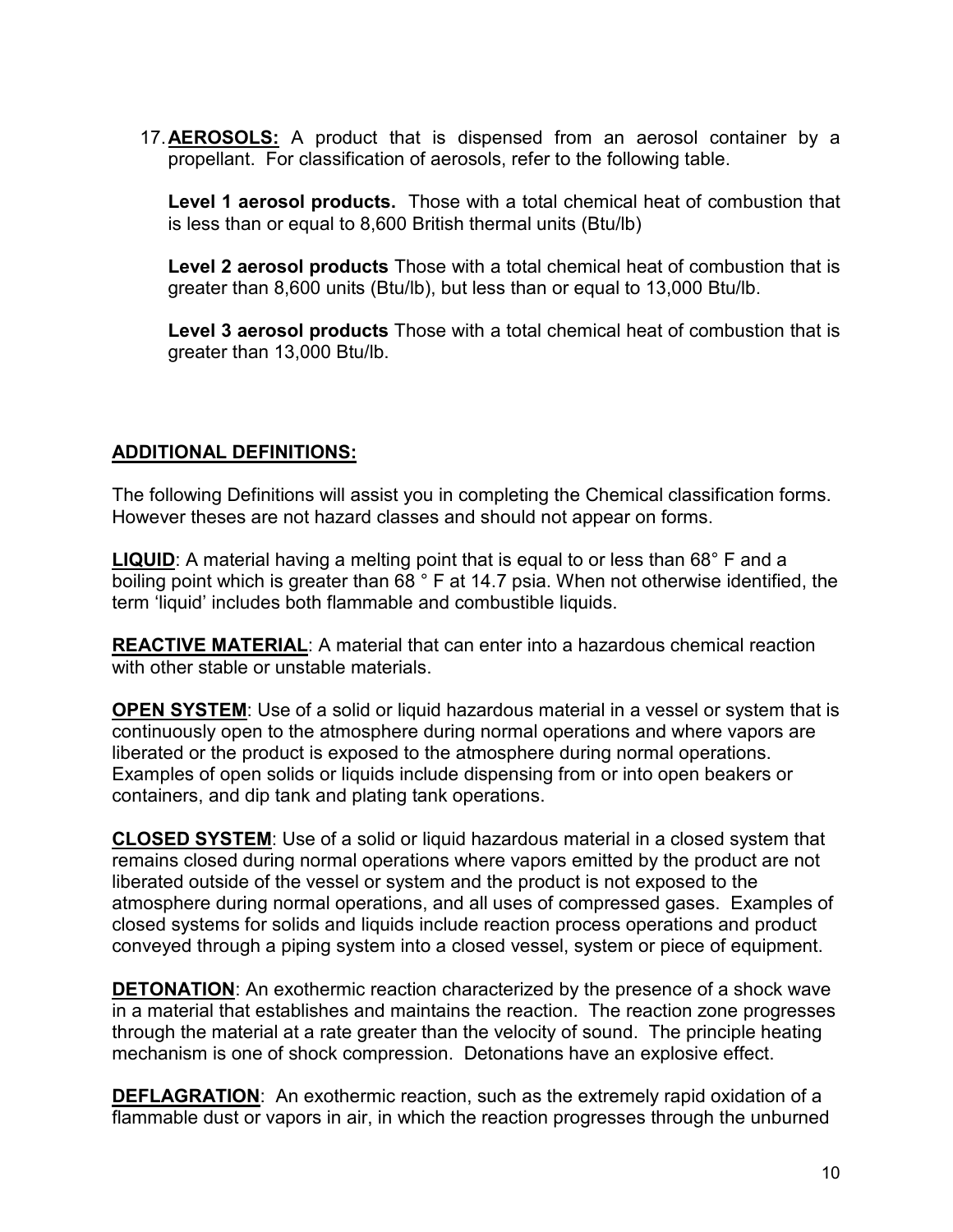material at a rate less than the velocity of sound. A deflagration can have an explosive effect.

**CONTROL AREA**: A building or portion of a building within which the exempted amounts of hazardous materials are allowed to be stored, dispense, used, or handled.

### **FlOOR PLAN REQUIRED**

A color coded floor plan is required with all hazardous materials inventory statement reports. *The floor plan needs to show locations of all the chemicals being stored, whether they are in use, storage or packaged for retail sales*. The floor plan needs to be color coded for the different chemicals that are stored. If the commodities are stored on racks, please show the racks on the floor plan with the commodity location on the racks. The commodity classification legend that needs to be shown on the floor plan is as follows:

Sample legend. Please include a color coded legend of this type on the floor plan.

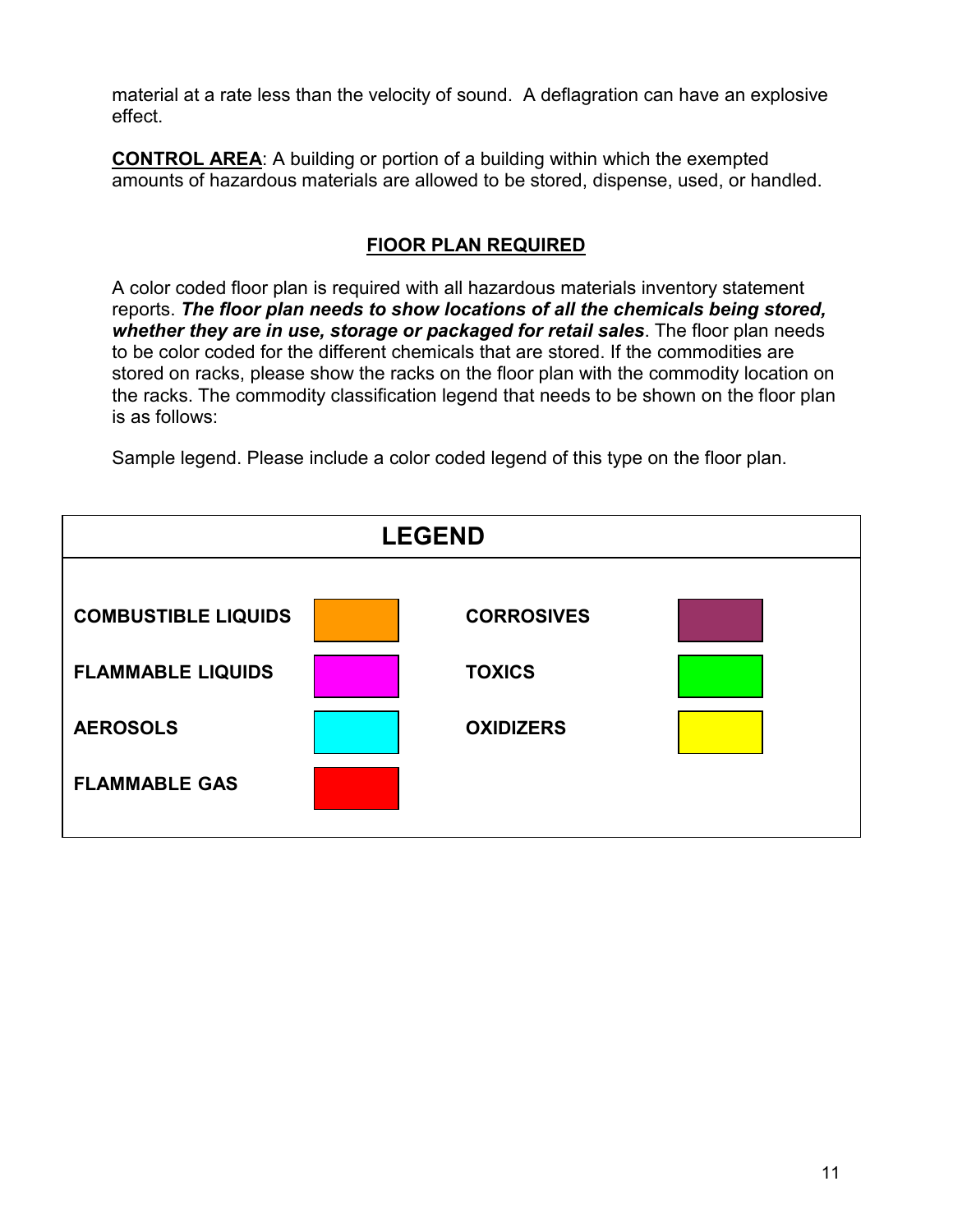# **Sample Form**

# **HAZARDOUS MATERIALS INVENTORY STATEMENT CHEMICAL CLASSIFICATION FORM**

# **COMPANY NAME: DATE: COMPANY ADDRESS:**

| <b>PRODUCT</b><br><b>NAME</b> | <b>CHEMICAL</b><br><b>NAME</b>                                     | $\frac{0}{0}$                                       | CAS#                                           | <b>MATERIAL</b><br><b>FORM</b><br>(liquid/solid/<br>aerosol) | <b>QUANTITY</b><br><b>STORED</b><br>(gallons or<br>pounds) | <b>QUANTITY IN</b><br><b>USE (Specify</b><br>Open or<br>Closed)              | <b>LOCATION</b>                                             | <b>HAZARD</b><br><b>CLASSES</b><br>(List All<br><b>Classes)</b>                          |
|-------------------------------|--------------------------------------------------------------------|-----------------------------------------------------|------------------------------------------------|--------------------------------------------------------------|------------------------------------------------------------|------------------------------------------------------------------------------|-------------------------------------------------------------|------------------------------------------------------------------------------------------|
| <b>Product Name</b>           | Chemical 1<br>Chemical 2<br>Chemical 3<br>Chemical 4<br>Chemical 5 | Conc% 1<br>Conc% 2<br>Conc% 3<br>Conc% 4<br>Conc% 5 | Cas #1<br>Cas #2<br>Cas #3<br>Cas #4<br>Cas #5 | Solid<br>Liquid or Aerosol                                   | List total quantity<br>stored in that<br>control area      | List total quantity in<br>use for the control<br>area. If none list<br>zero. | List the location<br>of where the<br>commodity is<br>stored | List the classes<br>based on fire code<br>classifications (i.e.,<br>CL IIIB, FL IA, etc) |
|                               |                                                                    |                                                     |                                                |                                                              |                                                            |                                                                              |                                                             |                                                                                          |
|                               |                                                                    |                                                     |                                                |                                                              |                                                            |                                                                              |                                                             |                                                                                          |
|                               |                                                                    |                                                     |                                                |                                                              |                                                            |                                                                              |                                                             |                                                                                          |
|                               |                                                                    |                                                     |                                                |                                                              |                                                            |                                                                              |                                                             |                                                                                          |
|                               |                                                                    |                                                     |                                                |                                                              |                                                            |                                                                              |                                                             |                                                                                          |
|                               |                                                                    |                                                     |                                                |                                                              |                                                            |                                                                              |                                                             |                                                                                          |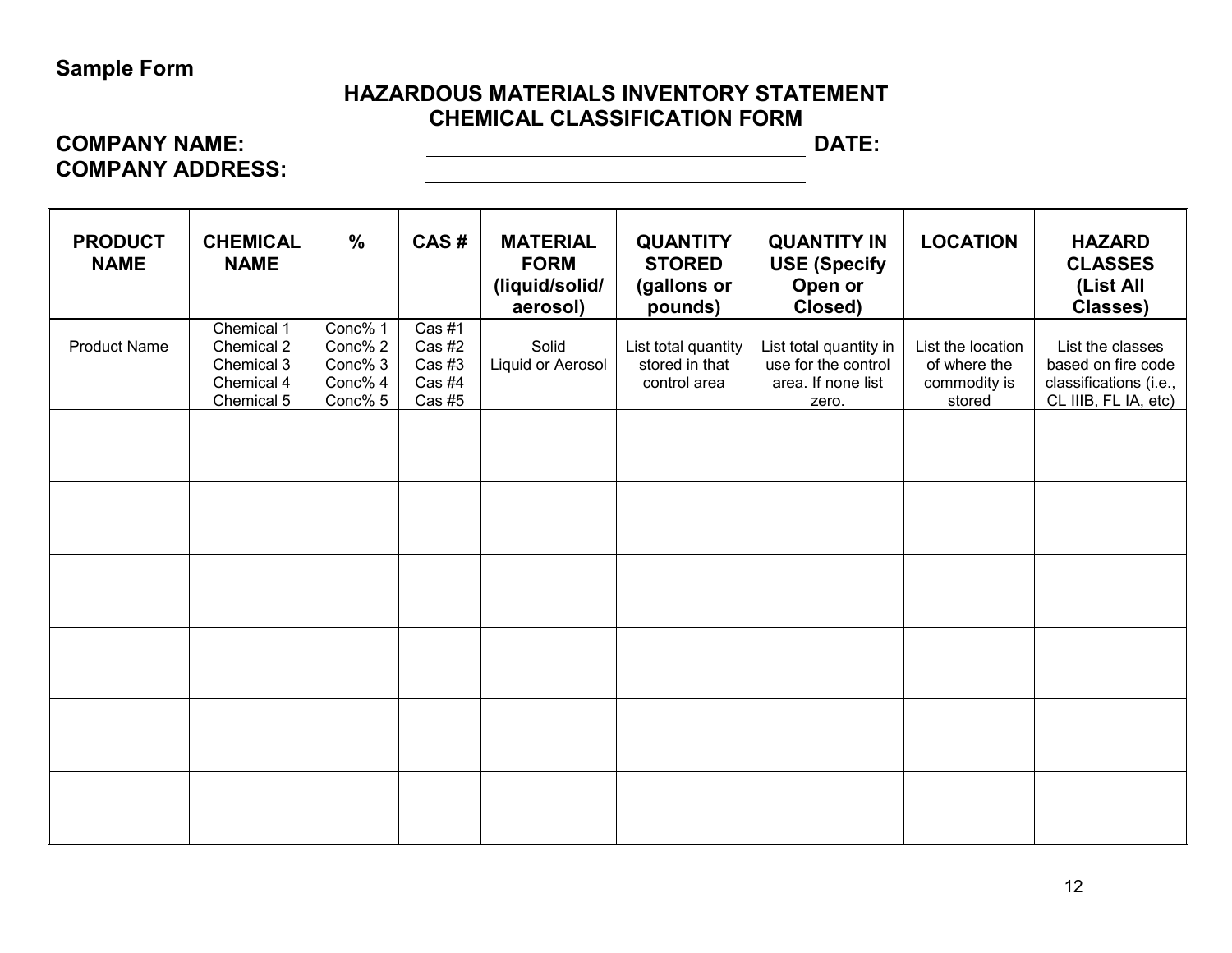# **HAZARDOUS MATERIALS INVENTORY STATEMENT CHEMICAL CLASSIFICATION FORM**

# **COMPANY NAME:** DATE: **COMPANY ADDRESS:**

| <b>PRODUCT</b><br><b>NAME</b> | <b>CHEMICAL</b><br><b>NAME</b> | $\frac{0}{0}$ | CAS# | <b>MATERIAL</b><br><b>FORM</b><br>(liquid/solid/<br>aerosol) | <b>QUANTITY</b><br><b>STORED</b><br>(gallons or<br>pounds) | <b>QUANTITY IN</b><br><b>USE (Specify</b><br>Open or<br>Closed) | <b>LOCATION</b> | <b>HAZARD</b><br><b>CLASSES</b><br>(List All<br>Classes) |
|-------------------------------|--------------------------------|---------------|------|--------------------------------------------------------------|------------------------------------------------------------|-----------------------------------------------------------------|-----------------|----------------------------------------------------------|
|                               |                                |               |      |                                                              |                                                            |                                                                 |                 |                                                          |
|                               |                                |               |      |                                                              |                                                            |                                                                 |                 |                                                          |
|                               |                                |               |      |                                                              |                                                            |                                                                 |                 |                                                          |
|                               |                                |               |      |                                                              |                                                            |                                                                 |                 |                                                          |
|                               |                                |               |      |                                                              |                                                            |                                                                 |                 |                                                          |
|                               |                                |               |      |                                                              |                                                            |                                                                 |                 |                                                          |
|                               |                                |               |      |                                                              |                                                            |                                                                 |                 |                                                          |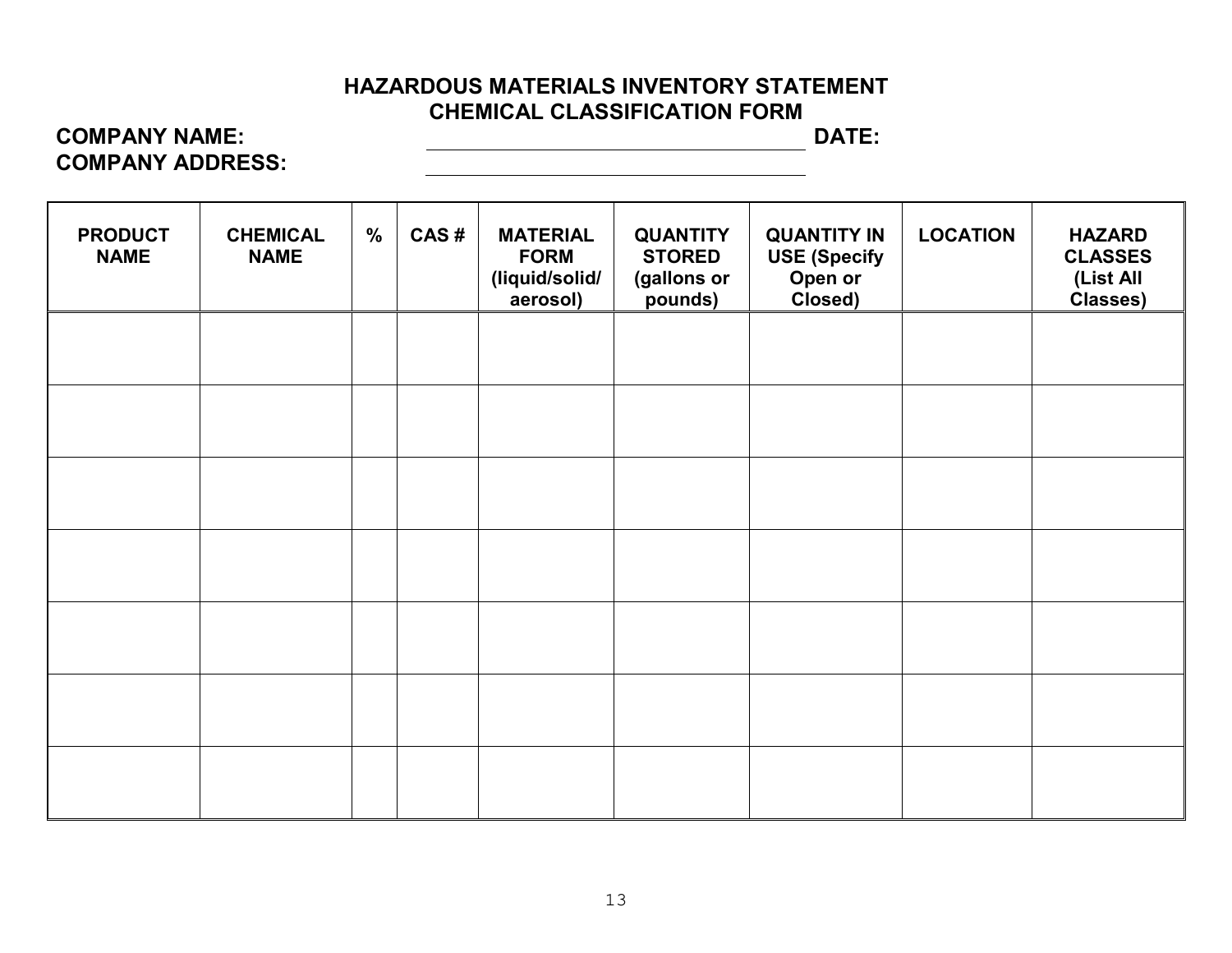| <b>QUANTITY SUMMARY BY HAZARD REPORT</b>               |                            |              |               |                                             |  |  |                                           |                |              |               |            |  |  |
|--------------------------------------------------------|----------------------------|--------------|---------------|---------------------------------------------|--|--|-------------------------------------------|----------------|--------------|---------------|------------|--|--|
| Client:                                                |                            |              |               |                                             |  |  |                                           | Date:          |              |               |            |  |  |
| <b>Project Description:</b>                            |                            |              |               |                                             |  |  |                                           | Generated for: |              |               |            |  |  |
| <b>HEALTH OR PHYSICAL HAZARD</b><br>IN USE OPEN SYSTEM |                            |              |               |                                             |  |  | IN USE CLOSED SYSTEM<br><b>IN STORAGE</b> |                |              |               |            |  |  |
|                                                        | <b>CLASS</b>               | <b>SOLID</b> | <b>LIQUID</b> | <b>GAS</b><br><b>SOLID</b><br><b>LIQUID</b> |  |  |                                           | <b>GAS</b>     | <b>SOLID</b> | <b>LIQUID</b> | <b>GAS</b> |  |  |
| Carcinogen                                             |                            |              |               |                                             |  |  |                                           |                |              |               |            |  |  |
| Corrosive                                              |                            |              |               |                                             |  |  |                                           |                |              |               |            |  |  |
| Toxic                                                  |                            |              |               |                                             |  |  |                                           |                |              |               |            |  |  |
| Irritant                                               |                            |              |               |                                             |  |  |                                           |                |              |               |            |  |  |
| Sensitizer                                             |                            |              |               |                                             |  |  |                                           |                |              |               |            |  |  |
| Health Hazard                                          |                            |              |               |                                             |  |  |                                           |                |              |               |            |  |  |
| Combustible Liquid                                     | $\ensuremath{\mathsf{II}}$ |              |               |                                             |  |  |                                           |                |              |               |            |  |  |
|                                                        | III-A                      |              |               |                                             |  |  |                                           |                |              |               |            |  |  |
|                                                        | $III-B$                    |              |               |                                             |  |  |                                           |                |              |               |            |  |  |
| Flammable Solid                                        |                            |              |               |                                             |  |  |                                           |                |              |               |            |  |  |
| Flammable Gas (Liquefied)                              |                            |              |               |                                             |  |  |                                           |                |              |               |            |  |  |
| Flammable Liquid                                       | $I-A$                      |              |               |                                             |  |  |                                           |                |              |               |            |  |  |
|                                                        | $I-B$                      |              |               |                                             |  |  |                                           |                |              |               |            |  |  |
|                                                        | $I-C$                      |              |               |                                             |  |  |                                           |                |              |               |            |  |  |
| Combination                                            | I-A-I-C, II, III-A         |              |               |                                             |  |  |                                           |                |              |               |            |  |  |

Solids listed in pounds, Liquids listed in gallons {pounds}